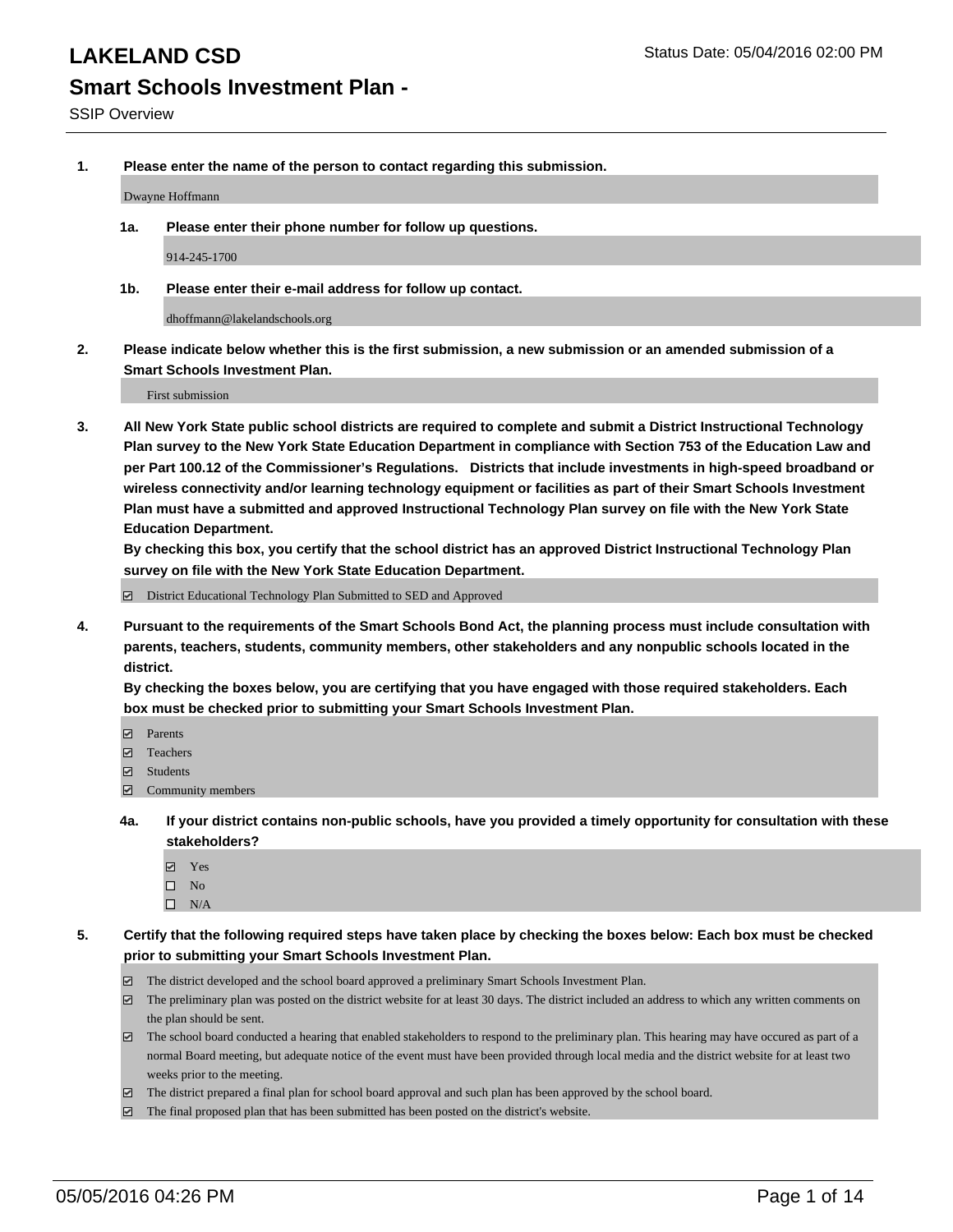SSIP Overview

**5a. Please upload the proposed Smart Schools Investment Plan (SSIP) that was posted on the district's website. Note that this should be different than your recently submitted Educational Technology Survey. The Final SSIP, as approved by the School Board, should also be posted on the website and remain there during the course of the projects contained therein.**

Lakeland - Smart Schools Bond Investment Plan.pdf

**6. Please enter an estimate of the total number of students and staff that will benefit from this Smart Schools Investment Plan based on the cumulative projects submitted to date.**

6,850

**7. An LEA/School District may partner with one or more other LEA/School Districts to form a consortium to pool Smart Schools Bond Act funds for a project that meets all other Smart School Bond Act requirements. Each school district participating in the consortium will need to file an approved Smart Schools Investment Plan for the project and submit a signed Memorandum of Understanding that sets forth the details of the consortium including the roles of each respective district.**

 $\Box$  The district plans to participate in a consortium to partner with other school district(s) to implement a Smart Schools project.

**8. Please enter the name and 6-digit SED Code for each LEA/School District participating in the Consortium.**

| Partner LEA/District | <b>ISED BEDS Code</b> |
|----------------------|-----------------------|
| (No Response)        | (No Response)         |

**9. Please upload a signed Memorandum of Understanding with all of the participating Consortium partners.**

(No Response)

**10. Your district's Smart Schools Bond Act Allocation is:**

\$3,648,705

**11. Enter the budget sub-allocations by category that you are submitting for approval at this time. If you are not budgeting SSBA funds for a category, please enter 0 (zero.) If the value entered is \$0, you will not be required to complete that survey question.**

|                                       | Sub-<br>Allocations |
|---------------------------------------|---------------------|
| <b>School Connectivity</b>            | 0                   |
| Connectivity Projects for Communities |                     |
| Classroom Technology                  | 3,648,139           |
| Pre-Kindergarten Classrooms           | $\Omega$            |
| Replace Transportable Classrooms      | $\Omega$            |
| High-Tech Security Features           | 0                   |
| Totals:                               | 3,648,139.00        |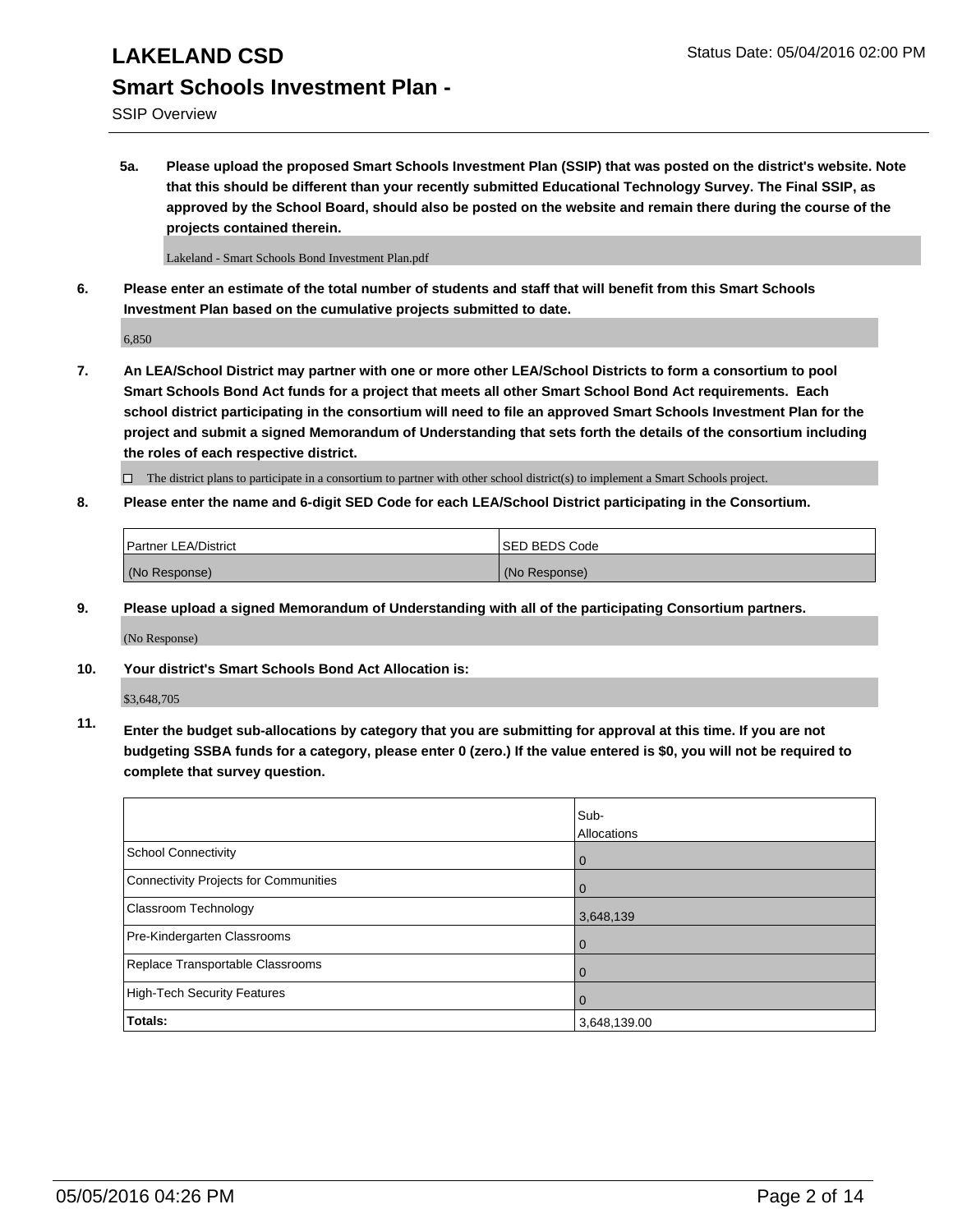School Connectivity

- **1. In order for students and faculty to receive the maximum benefit from the technology made available under the Smart Schools Bond Act, their school buildings must possess sufficient connectivity infrastructure to ensure that devices can be used during the school day. Smart Schools Investment Plans must demonstrate that:**
	- **sufficient infrastructure that meets the Federal Communications Commission's 100 Mbps per 1,000 students standard currently exists in the buildings where new devices will be deployed, or**
	- **is a planned use of a portion of Smart Schools Bond Act funds, or**
	- **is under development through another funding source.**

**Smart Schools Bond Act funds used for technology infrastructure or classroom technology investments must increase the number of school buildings that meet or exceed the minimum speed standard of 100 Mbps per 1,000 students and staff within 12 months. This standard may be met on either a contracted 24/7 firm service or a "burstable" capability. If the standard is met under the burstable criteria, it must be:**

**1. Specifically codified in a service contract with a provider, and**

**2. Guaranteed to be available to all students and devices as needed, particularly during periods of high demand, such as computer-based testing (CBT) periods.**

**Please describe how your district already meets or is planning to meet this standard within 12 months of plan submission.**

(No Response)

- **1a. If a district believes that it will be impossible to meet this standard within 12 months, it may apply for a waiver of this requirement, as described on the Smart Schools website. The waiver must be filed and approved by SED prior to submitting this survey.**
	- □ By checking this box, you are certifying that the school district has an approved waiver of this requirement on file with the New York State Education Department.
- **2. Connectivity Speed Calculator (Required)**

|                         | Number of<br>Students | Multiply by<br>100 Kbps | Divide by 1000 Current Speed<br>to Convert to<br>Reauired<br>Speed in Mb | lin Mb             | Expected<br>Speed to be<br>Attained Within   Required<br>12 Months | <b>Expected Date</b><br>l When<br>Speed Will be<br>l Met |
|-------------------------|-----------------------|-------------------------|--------------------------------------------------------------------------|--------------------|--------------------------------------------------------------------|----------------------------------------------------------|
| <b>Calculated Speed</b> | (No<br>Response)      | (No Response)           | (No<br>Response)                                                         | l (No<br>Response) | (No<br>Response)                                                   | l (No<br>Response)                                       |

### **3. Briefly describe how you intend to use Smart Schools Bond Act funds for high-speed broadband and/or wireless connectivity projects in school buildings.**

(No Response)

**4. Briefly describe the linkage between the district's District Instructional Technology Plan and the proposed projects. (There should be a link between your response to this question and your response to Question 1 in Part E. Curriculum and Instruction "What are the district's plans to use digital connectivity and technology to improve teaching and learning?)**

(No Response)

**5. If the district wishes to have students and staff access the Internet from wireless devices within the school building, or in close proximity to it, it must first ensure that it has a robust Wi-Fi network in place that has sufficient bandwidth to meet user demand.**

**Please describe how you have quantified this demand and how you plan to meet this demand.**

(No Response)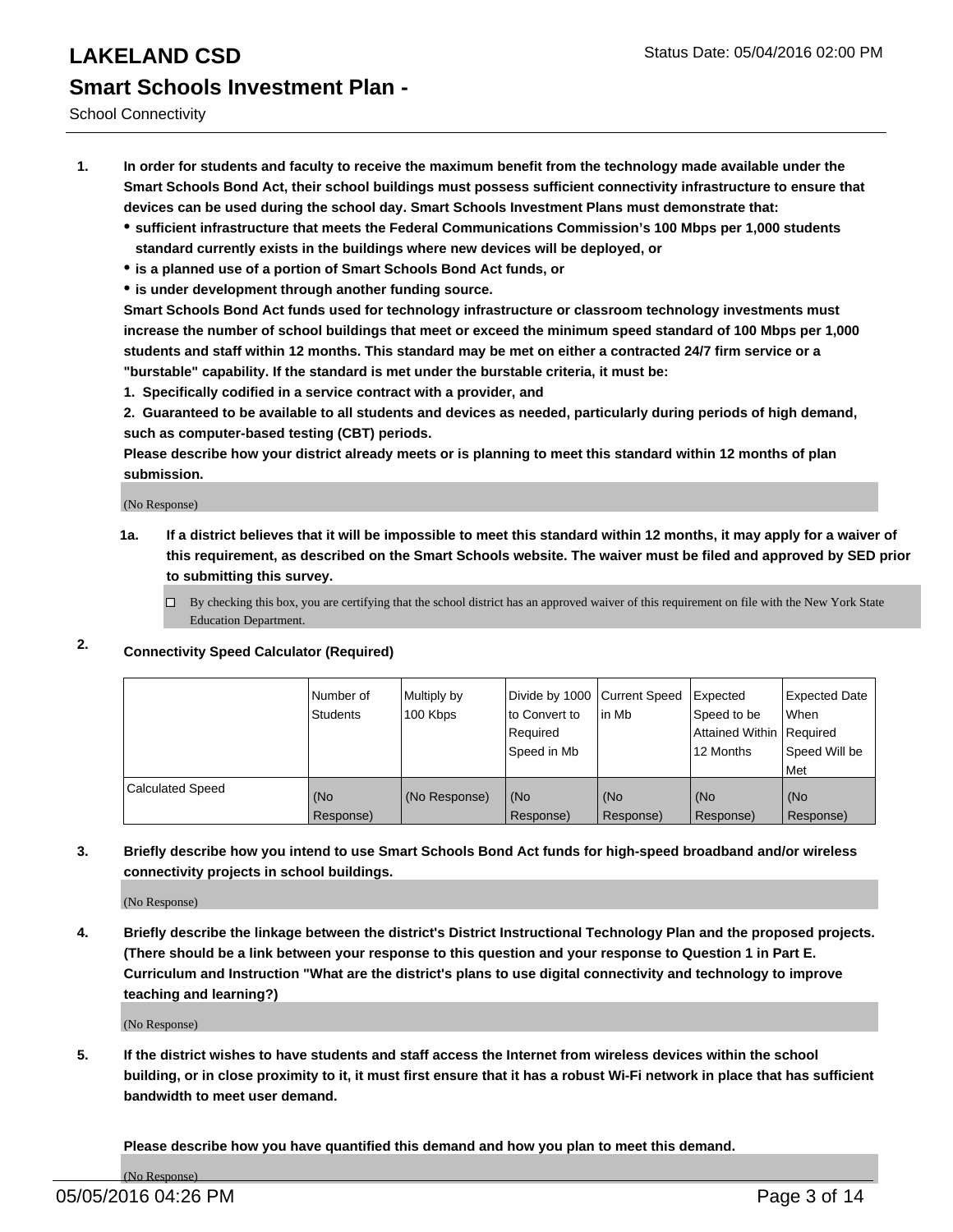School Connectivity

**6. As indicated on Page 5 of the guidance, the Office of Facilities Planning will have to conduct a preliminary review of all capital projects, including connectivity projects.**

| Project Number |  |
|----------------|--|
| (No Response)  |  |

**7. Certain high-tech security and connectivity infrastructure projects may be eligible for an expedited review process as determined by the Office of Facilities Planning.**

**Was your project deemed eligible for streamlined review?**

(No Response)

**8. Include the name and license number of the architect or engineer of record.**

| Name          | l License Number |
|---------------|------------------|
| (No Response) | (No Response)    |

**9. If you are submitting an allocation for School Connectivity complete this table. Note that the calculated Total at the bottom of the table must equal the Total allocation for this category that you entered in the SSIP Overview overall budget.** 

|                                            | Sub-              |
|--------------------------------------------|-------------------|
|                                            | <b>Allocation</b> |
| Network/Access Costs                       | (No Response)     |
| <b>Outside Plant Costs</b>                 | (No Response)     |
| School Internal Connections and Components | (No Response)     |
| <b>Professional Services</b>               | (No Response)     |
| Testing                                    | (No Response)     |
| <b>Other Upfront Costs</b>                 | (No Response)     |
| <b>Other Costs</b>                         | (No Response)     |
| Totals:                                    |                   |

| Select the allowable expenditure | Item to be purchased | Quantity      | Cost per Item | Total Cost    |
|----------------------------------|----------------------|---------------|---------------|---------------|
| type.                            |                      |               |               |               |
| Repeat to add another item under |                      |               |               |               |
| each type.                       |                      |               |               |               |
| (No Response)                    | (No Response)        | (No Response) | (No Response) | (No Response) |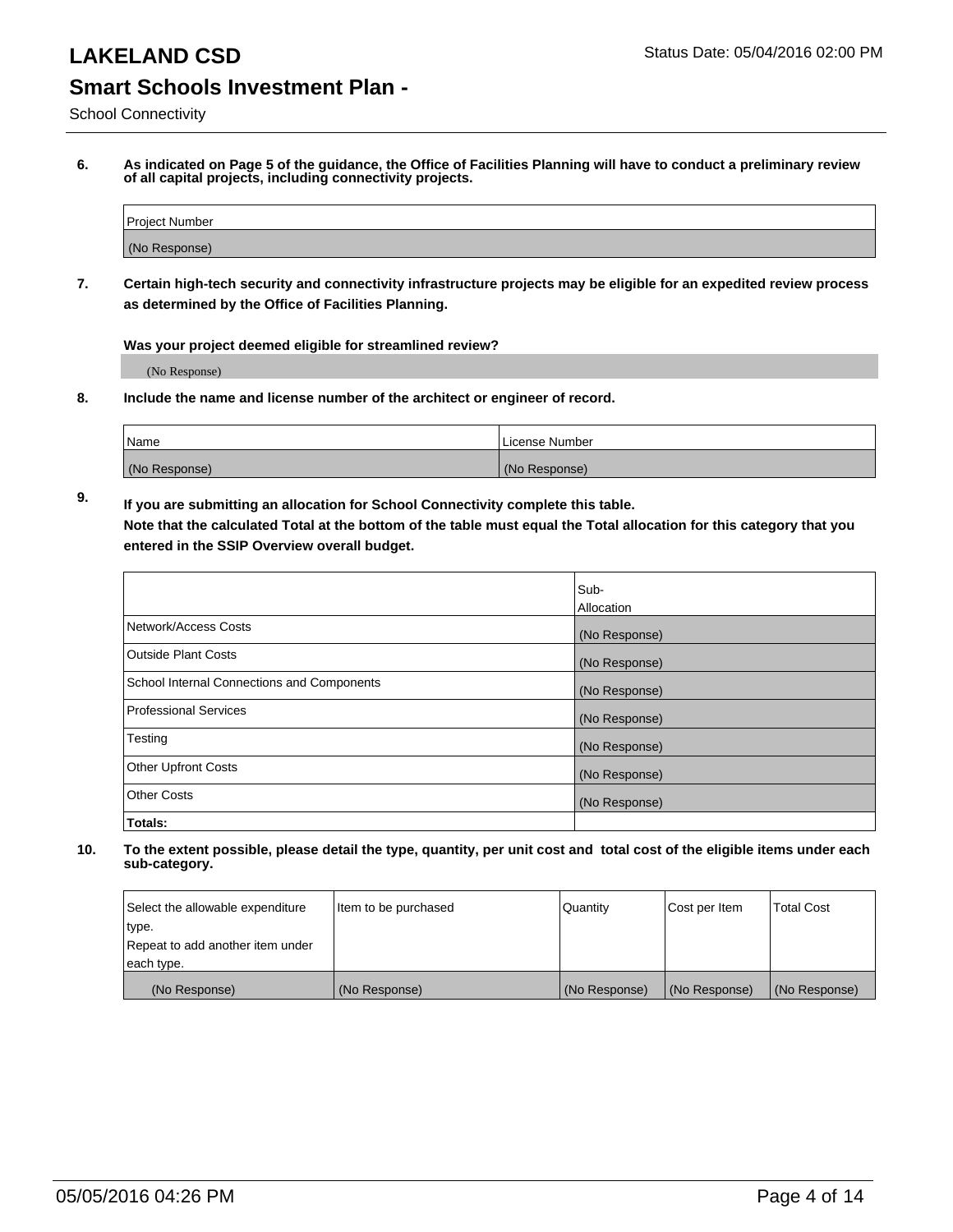Community Connectivity (Broadband and Wireless)

**1. Briefly describe how you intend to use Smart Schools Bond Act funds for high-speed broadband and/or wireless connectivity projects in the community.**

(No Response)

**2. Please describe how the proposed project(s) will promote student achievement and increase student and/or staff access to the Internet in a manner that enhances student learning and/or instruction outside of the school day and/or school building.**

(No Response)

**3. Community connectivity projects must comply with all the necessary local building codes and regulations (building and related permits are not required prior to plan submission).**

 $\Box$  I certify that we will comply with all the necessary local building codes and regulations.

**4. Please describe the physical location of the proposed investment.**

(No Response)

**5. Please provide the initial list of partners participating in the Community Connectivity Broadband Project, along with their Federal Tax Identification (Employer Identification) number.**

| <b>Project Partners</b> | <b>IFederal ID#</b> |
|-------------------------|---------------------|
| (No Response)           | (No Response)       |

**6. If you are submitting an allocation for Community Connectivity, complete this table.**

**Note that the calculated Total at the bottom of the table must equal the Total allocation for this category that you entered in the SSIP Overview overall budget.**

|                                    | Sub-Allocation |
|------------------------------------|----------------|
| Network/Access Costs               | (No Response)  |
| Outside Plant Costs                | (No Response)  |
| <b>Tower Costs</b>                 | (No Response)  |
| <b>Customer Premises Equipment</b> | (No Response)  |
| Professional Services              | (No Response)  |
| Testing                            | (No Response)  |
| <b>Other Upfront Costs</b>         | (No Response)  |
| <b>Other Costs</b>                 | (No Response)  |
| Totals:                            |                |

| Select the allowable expenditure | ltem to be purchased | Quantity      | Cost per Item | <b>Total Cost</b> |
|----------------------------------|----------------------|---------------|---------------|-------------------|
| type.                            |                      |               |               |                   |
| Repeat to add another item under |                      |               |               |                   |
| each type.                       |                      |               |               |                   |
| (No Response)                    | (No Response)        | (No Response) | (No Response) | (No Response)     |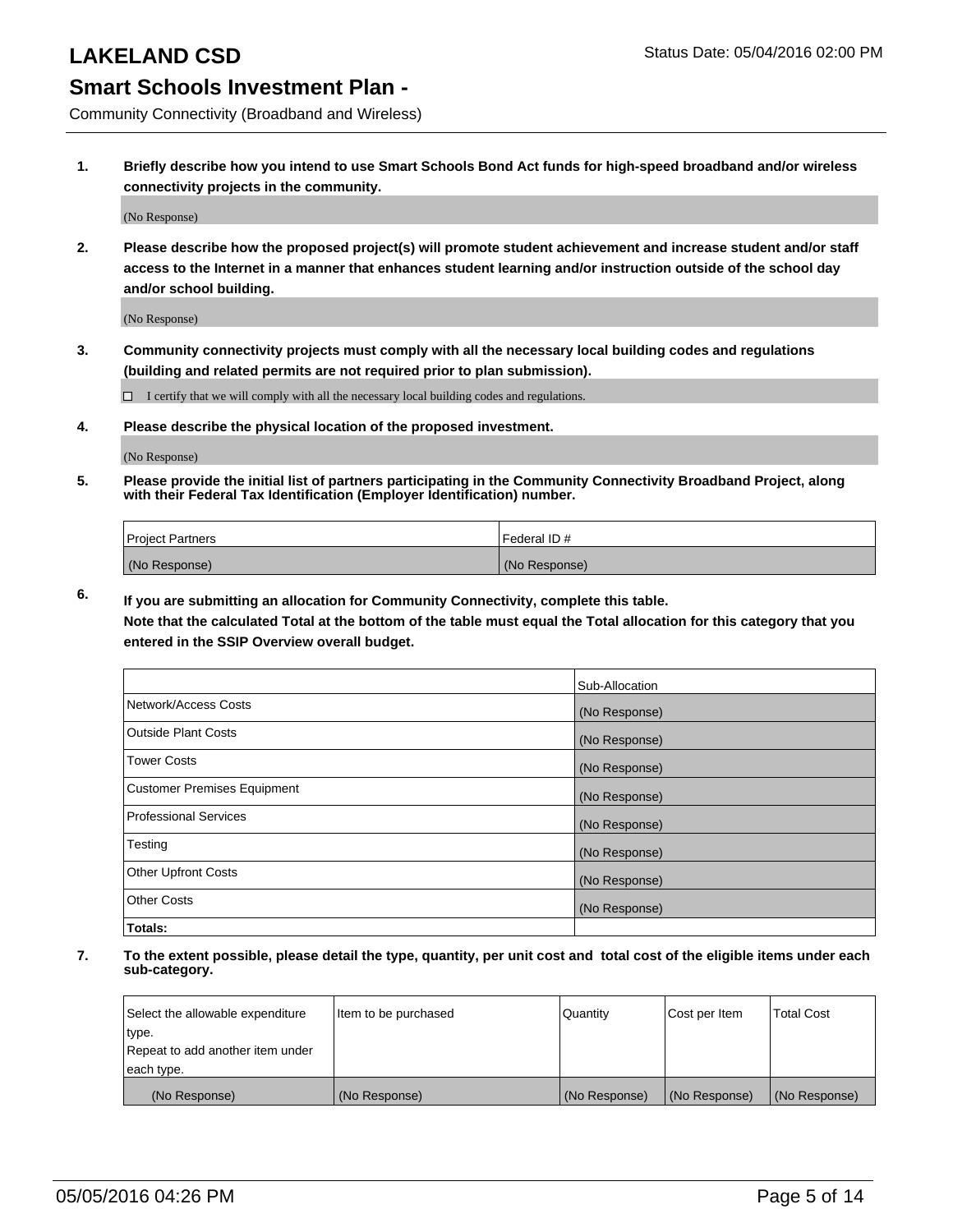Classroom Learning Technology

**1. In order for students and faculty to receive the maximum benefit from the technology made available under the Smart Schools Bond Act, their school buildings must possess sufficient connectivity infrastructure to ensure that devices can be used during the school day. Smart Schools Investment Plans must demonstrate that sufficient infrastructure that meets the Federal Communications Commission's 100 Mbps per 1,000 students standard currently exists in the buildings where new devices will be deployed, or is a planned use of a portion of Smart Schools Bond Act funds, or is under development through another funding source.**

**Smart Schools Bond Act funds used for technology infrastructure or classroom technology investments must increase the number of school buildings that meet or exceed the minimum speed standard of 100 Mbps per 1,000 students and staff within 12 months. This standard may be met on either a contracted 24/7 firm service or a "burstable" capability. If the standard is met under the burstable criteria, it must be:**

**1. Specifically codified in a service contract with a provider, and**

**2. Guaranteed to be available to all students and devices as needed, particularly during periods of high demand, such as computer-based testing (CBT) periods.**

**Please describe how your district already meets or is planning to meet this standard within 12 months of plan submission.**

Lakeland Central School District has "dark fiber" connecting all buildings throughout the district. Currently these connections are 2GB connections with the capacity to run 10GB. In November of 2013 the Lakeland community passed a school security and safety bond. Final approval for phase 2 of the project, the technology phase, was received in October 2015. One part of this bond is to upgrade all internal wiring closets within the Lakeland Central School District. This upgrade would allow for more available ports, every port capable of 1GB connections, power over Ethernet on every port, better throughput and performance and the ability to run 10GB between buildings. This work is scheduled to take place in the summer of 2016. The Lakeland Central School District uses the Lower Hudson Regional Information Center as its Internet Service Provider. The district has 2 1GB connections to the Lower Hudson Regional Information Center, each originating from a different building within the district to provide redundancy. Lakeland currently subscribes to 200MB of Internet. Internet usage is closely monitored and adjustments are made when necessary. As of October of 2015, the average Internet usage between the hours of 7:00am and 4:30pm (M-F) is 69.06MB. The average Internet usage during prime hours, 9:00am and 3:00pm (M-F), is 84.652MB. As additional devices are added and Internet usage increases, the district will increase Internet bandwidth accordingly with a final goal of maintaining at least 100Mbps per 1000 students . This increase is built into Lakeland's annual district budget. The Lakeland Central School District's infrastructure is well prepared for additional devices.

- **1a. If a district believes that it will be impossible to meet this standard within 12 months, it may apply for a waiver of this requirement, as described on the Smart Schools website. The waiver must be filed and approved by SED prior to submitting this survey.**
	- $\Box$  By checking this box, you are certifying that the school district has an approved waiver of this requirement on file with the New York State Education Department.

## **2. Connectivity Speed Calculator (Required)**

|                  | INumber of<br>Students | Multiply by<br>100 Kbps | Divide by 1000 Current Speed<br>to Convert to<br>l Reauired<br>Speed in Mb | lin Mb | Expected<br>Speed to be<br>Attained Within   Required<br>12 Months | Expected Date<br>l When<br>Speed Will be<br>l Met |
|------------------|------------------------|-------------------------|----------------------------------------------------------------------------|--------|--------------------------------------------------------------------|---------------------------------------------------|
| Calculated Speed | 5.737                  | 573,700                 | 573                                                                        | 200    | 600                                                                | 10/1/2016                                         |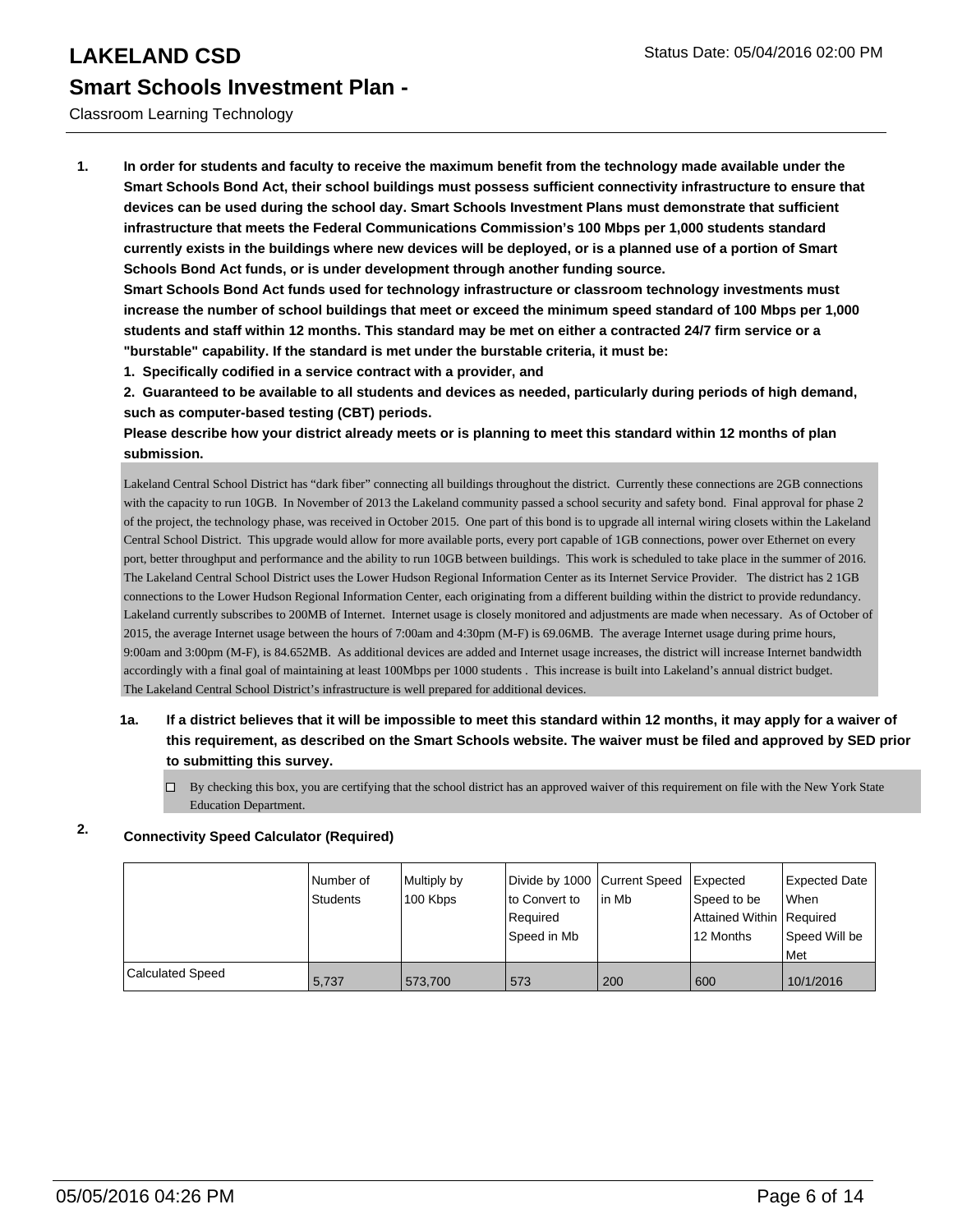### Classroom Learning Technology

**3. If the district wishes to have students and staff access the Internet from wireless devices within the school building, or in close proximity to it, it must first ensure that it has a robust Wi-Fi network in place that has sufficient bandwidth to meet user demand.**

### **Please describe how you have quantified this demand and how you plan to meet this demand.**

The Lakeland Central School District's wireless infrastructure consists of 2 access controllers. Each controller is capable of supporting 512 access points, 1024 access points total district-wide. Currently, Lakeland has 298 active access points throughout the district. In November of 2013 the Lakeland community passed a school security and safety bond. Final approval for phase 2 of the project, the technology phase, was received in October 2015. One part of this bond is to add additional wiring to accommodate extra access points. The plans call for approximately a drop for every 2 classrooms for the purpose of installing additional access points. This work will be scheduled to during the 2015-2016 school year and completed during the summer of 2016.

The Lakeland Central School District uses the Lower Hudson Regional Information Center as its Internet Service Provider. The district has 2 1GB connections to the Lower Hudson Regional Information Center, each originating from a different building within the district to provide redundancy. Lakeland currently subscribes to 200MB of Internet. Internet usage is closely monitored and adjustments are made when necessary. As of October of 2015, the average Internet usage between the hours of 7:00am and 4:30pm (M-F) is 69.06MB. The average Internet usage during prime hours, 9:00am and 3:00pm (M-F), is 84.652MB. As additional devices are added and Internet usage increases, the district will increase Internet bandwidth accordingly with a final goal of maintaining at least 100Mbps per 1000 students . This increase is built into Lakeland's annual district budget.

**4. All New York State public school districts are required to complete and submit an Instructional Technology Plan survey to the New York State Education Department in compliance with Section 753 of the Education Law and per Part 100.12 of the Commissioner's Regulations.**

**Districts that include educational technology purchases as part of their Smart Schools Investment Plan must have a submitted and approved Instructional Technology Plan survey on file with the New York State Education Department.**

- By checking this box, you are certifying that the school district has an approved Instructional Technology Plan survey on file with the New York State Education Department.
- **5. Describe the devices you intend to purchase and their compatibility with existing or planned platforms or systems. Specifically address the adequacy of each facility's electrical, HVAC and other infrastructure necessary to install and support the operation of the planned technology.**

The Lakeland Central School District currently incorporates Chromebooks, I-Pad carts, iMacs and MacBook Pro laptops at various levels in different departments throughout the district. We would like to expand upon and upgrade devices that we feel would benefit our students most. Our decision to invest the majority of the Smart Schools Bond Funds on Chromebooks is a result of much discussion with our Technology Committee as well as the implementation of a pilot program at the Elementary, Middle, and High School levels. The Chromebook also appears to be the best device at its current market value. Chromebooks would be utilized by students in grades 2-12.

Additional i-Pad carts would be purchased for students to utilize in grades K-1. A touch screen device is more appropriate for students in the lower grades.

There is a need to upgrade the 20" Apple iMacs and MacBook Pro laptops in our Music and Art departments. Our current devices have reached their limits and need to be replaced.

The District is fortunate to have SmartBoard interactive whiteboards in 99% of its classrooms. The majority of projectors that accompany the boards are in need of replacement. These new HDMI projectors would need a mounting plate as well as a HDMI cable to complete the installation. In order to securely store and charge these devices, we would like to purchase charging carts for all new Chromebooks, Apple laptops and I-pads.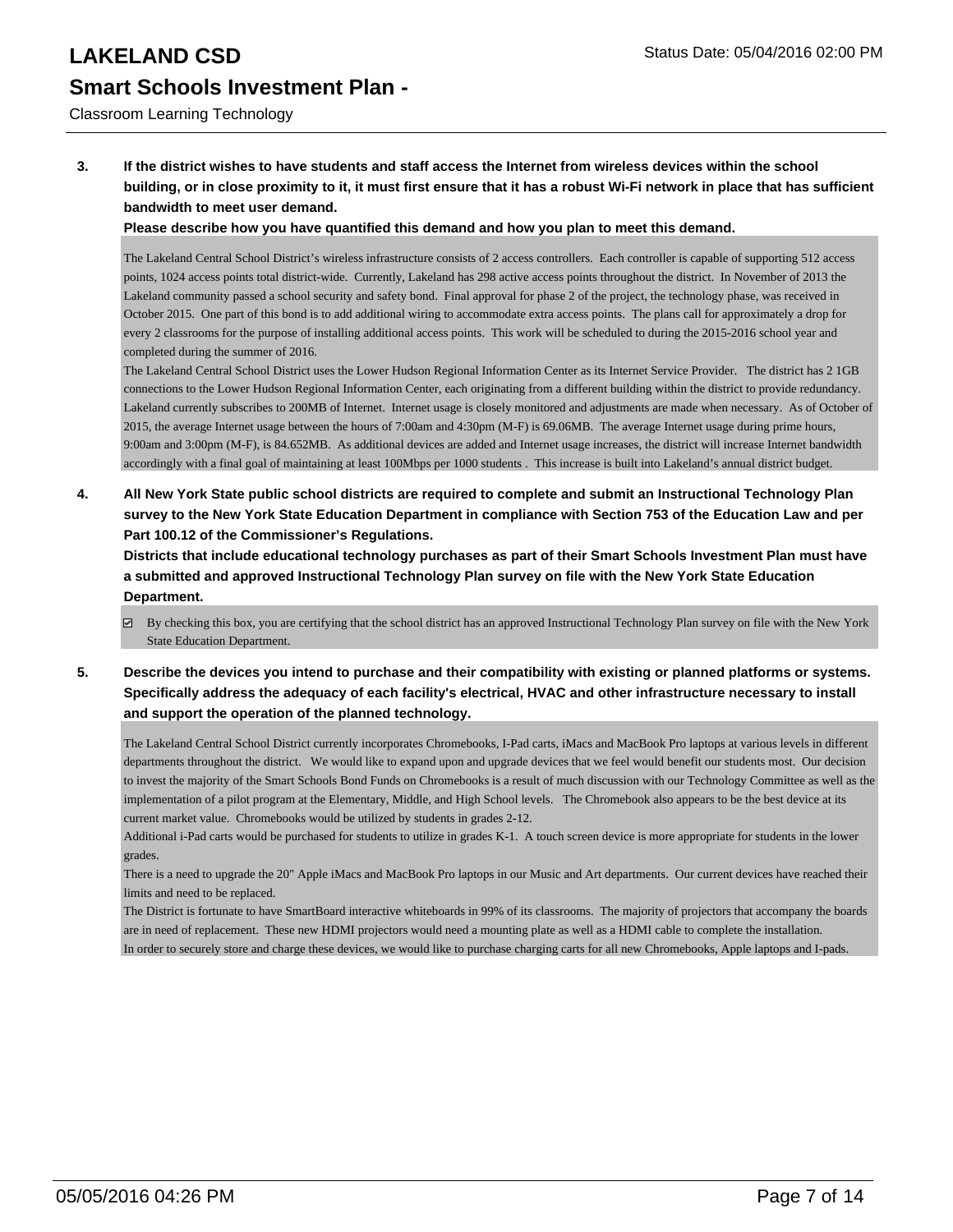Classroom Learning Technology

- **6. Describe how the proposed technology purchases will:**
	- **> enhance differentiated instruction;**
	- **> expand student learning inside and outside the classroom;**
	- **> benefit students with disabilities and English language learners; and**
	- **> contribute to the reduction of other learning gaps that have been identified within the district.**

**The expectation is that districts will place a priority on addressing the needs of students who struggle to succeed in a rigorous curriculum. Responses in this section should specifically address this concern and align with the district's Instructional Technology Plan (in particular Question 2 of E. Curriculum and Instruction: "Does the district's instructional technology plan address the needs of students with disabilities to ensure equitable access to instruction, materials and assessments?" and Question 3 of the same section: "Does the district's instructional technology plan address the provision of assistive technology specifically for students with disabilities to ensure access to and participation in the general curriculum?"**

Providing students with access to technology allows teachers to proactively respond to their individual needs through many different channels. Ongoing assessment is facilitated through the ability to infuse informal checks of student understanding using digital tools such as Padlet, Socrative, Quia, Castle Learning, and Google Classroom, to name a few. Teachers can see where each student is in their learning progression instantly and can then adjust instruction to the whole group, small groups and even individual students, as needed. While this type of ongoing formative assessment is doable using traditional assessment tools (paper and pencil, oral feedback, etc.) the process is cumbersome and time consuming, whereas with technology, the feedback is immediate. Student needs can be addressed right away, allowing those who "get it" to move ahead, while providing additional support to those who need reinforcement or repetition of the material. With a wide array of digital tools available to facilitate the differentiation, some students will access teacher-assigned sites such as Khan Academy, SAS Curriculum Pathways, or Learn Zillion to either move ahead or revisit material and the teacher can work with other students individually or in small groups. The flexibility of technology supports differentiated instruction in very powerful ways. Teacher training, of course, is critical to insure the success of this effort.

The same flexibility offered by technology supports learning both inside and outside of the classroom. Many of the digital tools that students access at school can also be accessed at home on their own devices through district subscriptions and through our Google Apps for Education domain. Our district conducted a survey to all students, teachers and parents in the district and this survey revealed that 98% of our students have access at home. We recognize that devices may be shared by several individuals in a household, so we plan to allow some students to take devices home. For quite some time the district has been meeting the needs of our students with disabilities and our English language learners through technology. We have a Assistive Technology Assessment Protocol in place that includes referral, needs assessment, identification of desired outcomes, device trials, staff training to assist students, implementation plans and follow up assessment and evaluation. Devices are configured to meet students' individual needs in order to provide multiple means of representation (e.g., visual, auditory supports), action and expression (e.g., alternate means for

response and navigation), and engagement. Devices are procured and provided when existing devices cannot be modified. Our ESL teachers have been using devices for several years and have identified apps that help our English language learners. As we add more devices, these efforts will be bolstered and staff training will develop strong reliance on the tools and strategies that have proven to help these learners. For instance, sound and visuals help ELL's access text and understand it better. Technology provides quick and easy access to tools that support audio and visual learning. Even hypertext is a strong way for students to understand text; clicking on a word on a device appropriately configured can provide a definition, and can have the word recited for the student. Videos and interactive websites help ELL's understand concepts and processes that are complex when expressed verbally, but come to life when shown in pictures and animation.

The district's RTI plan calls for many different interventions at both the Tier 2 and Tier 3 levels, and many of these are technology-based. The district utilizes the computer based diagnostic testing tool, Renaissance STAR to assess our students in reading and math and uses the data proactively for placement in AIS for Tier 2 and 3 interventions. We have a wide variety of technology based tools for our students - Lexia Core 5, Achieve 3000, DreamBox, Reading A-Z and more. Allowing students to be assessed online and to respond to their needs through online intervention tools prepares ALL students for computer based testing, which is already being offered for field testing.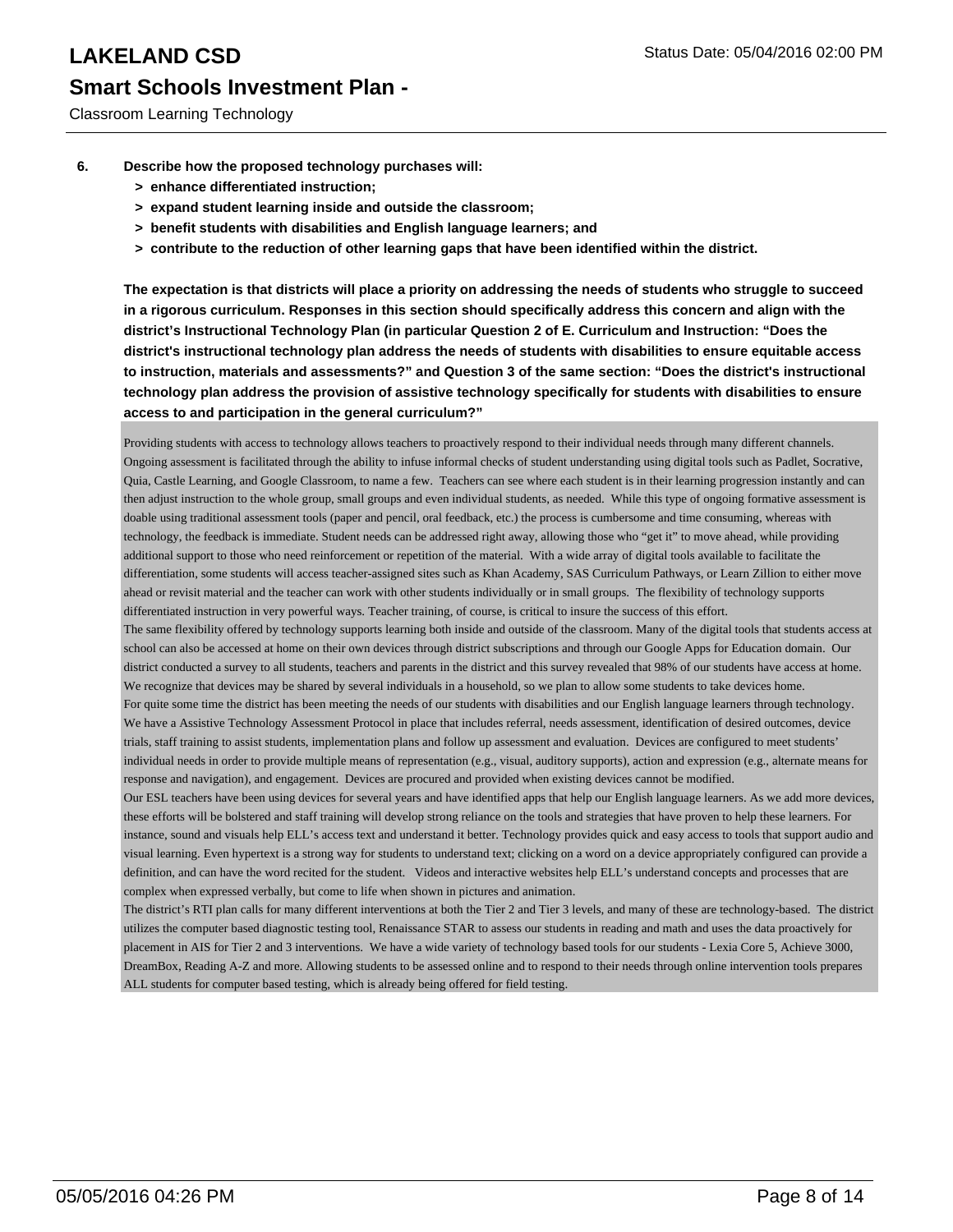Classroom Learning Technology

### **7. Where appropriate, briefly describe how the proposed technology purchases will enhance ongoing communication with parents and other stakeholders and help the district facilitate technology-based regional partnerships, including distance learning and other efforts.**

The Lakeland Central School District has been using technology as a communication tool proactively and aggressively for many years. We established a strong web presence many years ago and were one of the first districts to provide a parent portal for accessing homework and grading information. We held Technology Expos for parents and students for many years when our technology program was growing. We provided training for senior citizens in our community for several years and offer continuing education classes on the use of many digital tools. We have a relationship with the local cable television company and broadcast our Board of Education meetings, concerts and other programming on a regular basis. The proposed technology purchases will bolster this alliance with the community by providing mobile devices to those students who do not have access at home. As mentioned in question 5, above, our survey did determine that most of our students do have access at home, but that access could be shared with many individuals in a household. Therefore, we will institute a "loaner" program to insure that all learners have equal access both at school and at home.

In the coming year we plan to bring back Technology Expo evenings for our parents and community members to bring awareness to our community about important topics such as Digital Citizenship and Social Media to communicate and collaborate.

**8. Describe the district's plan to provide professional development to ensure that administrators, teachers and staff can employ the technology purchased to enhance instruction successfully.**

**Note: This response should be aligned and expanded upon in accordance with your district's response to Question 1 of F. Professional Development of your Instructional Technology Plan: "Please provide a summary of professional development offered to teachers and staff, for the time period covered by this plan, to support technology to enhance teaching and learning. Please include topics, audience and method of delivery within your summary."**

A comprehensive professional development plan that meets the needs of all district employees (administrators, teachers, and support staff) is crucial to the successful deployment of any new technologies. The goal common of these stakeholder groups groups is the same: the effective utilization of relevant tools that empower individuals to be productive, efficient, and creative in their work. The individual groups have different needs in terms of the tools they use and how they use them to advance and transform our system.

To foster an environment conducive to successful technology integration, our administrators set the example and provide vision for success in Lakeland. Proactive leaders who demonstrate the willingness to embrace and encourage innovation provide the momentum needed to move teachers forward with technology enriched learning environments. With this in mind, Lakeland provides ongoing professional development for administrators in areas such as the student management system, MyLearningPlan, office application, including Google Apps and using data to make informed decisions.

We devote time at our Administrative Retreat to technology professional development and also meet several times during the year in Academic Team meetings that often include training in technology tools.

The support staff provides the backbone of our administrative infrastructure. They keep our schools running smoothly and efficiently, provide accurate and timely communications to the outside world, and maintain accurate data in order for the district to run productively. We provide ongoing professional development for support staff in productivity apps (Office) and in the specific software packages that our clerical staff uses every day (Finance Manager, Kronos, etc.) The training is offered as daytime classes, one-on-one support, and customized classes, based on need. Our teachers are the key to transforming technology devices into useful teaching tools. Teachers must be comfortable with technology in order to apply it appropriately so that students gain from its inclusion in the mix of tools used in the classroom. The training provided to teachers helps them

develop a vision that is built on the understanding that technology is a tool that can offer solutions to longstanding teaching and learning problems. They are encouraged to "think with technology" in order to approach old problems in new ways. Our staff development program focuses on how to use technology tools, and how to implement learning environments that effectively leverage these tools in today's changing world.

Technology staff development is offered through inservice classes (face-to-face, blended, and online), through workshops on Superintendent's Conference Days and small group and individual meetings. We participate in the Model Schools program through the Lower Hudson Regional Information Center and send teachers to local conferences and workshops as needed. We plan to expand our professional development to webinars and online tutorials for more flexible and independent learning opportunities.

The professional development for the teaching staff includes, but is not limited to mastery of web-based programs, curriculum integration, best practices, and meeting the needs of all learners through technology.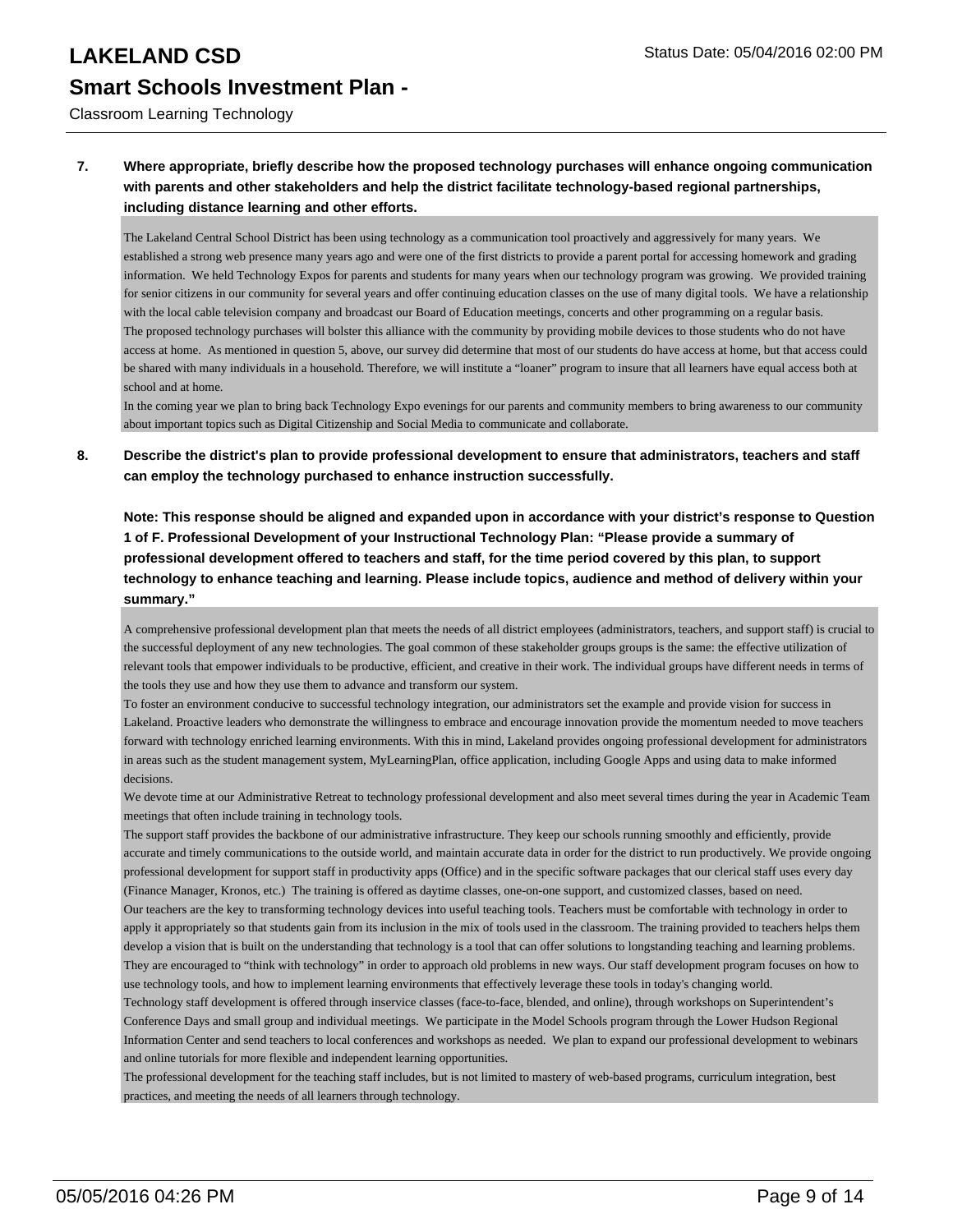Classroom Learning Technology

**9. Districts must contact the SUNY/CUNY teacher preparation program that supplies the largest number of the district's new teachers to request advice on innovative uses and best practices at the intersection of pedagogy and educational technology.**

**10. A district whose Smart Schools Investment Plan proposes the purchase of technology devices and other hardware must account for nonpublic schools in the district.**

### **Are there nonpublic schools within your school district?**

Yes

 $\square$  No

**10a. Describe your plan to loan purchased hardware to nonpublic schools within your district. The plan should use your district's nonpublic per-student loan amount calculated below, within the framework of the guidance. Please enter the date by which nonpublic schools must request classroom technology items. Also, specify in your response the devices that the nonpublic schools have requested, as well as in the in the Budget and the Expenditure Table at the end of the page.**

The Lakeland Central School District has two non-public schools within its boundaries. Lakeland will use Beds Day 2014-2015 enrollment figures as the baseline for establishing enrollment totals for each non-public school. These totals will be used to calculate each non-public schools total loan amount as outlined by the Smart School Bond Act. The Lakeland Central School District intends to set aside \$250 per pupil, to ensure that enough funds are available to meet the requirements defined by the Smart School Bond Act. According to the guidance of the Act, \$250 per pupil is the maximum Lakeland can loan a non-public school.

The Lakeland Central School District has met with the non-public schools within its boundaries prior to finalizing its investment plan. During this meeting the district shared its technology plan and how it intends to use the funds allocated through the Smart Schools Bond. At this meeting the district reviewed with the non-public schools the necessary requirements that need to be met, in accordance to Smart Schools Bond, before any devices/equipment may be loaned. For example, any device that connects to the Internet must be filtered for content. The non-public schools will need to show that they meet all the guidelines before any device/equipment is loaned. A date was agreed upon for which requests for loaned classroom technology must be received by the district. All non-public school requests for classroom technology will be submitted to the district by June 1st of each year until the non-public schools share of funding has been exhausted. During our meetings both non-public schools showed an interest in using their allocation toward increasing their current Chromebook roll-out. Both non-publics mentioned their possible interest in spreading their allocation out over several years. No purchase for loaned devices will be made until final approval of the district's investment plan is received. All loaned equipment will be inventoried and remain the property of the Lakeland Central School District.

**10b. A final Smart Schools Investment Plan cannot be approved until school authorities have adopted regulations specifying the date by which requests from nonpublic schools for the purchase and loan of Smart Schools Bond Act classroom technology must be received by the district.**

 $\boxtimes$  By checking this box, you certify that you have such a plan and associated regulations in place that have been made public.

## **11. Nonpublic Classroom Technology Loan Calculator**

**The Smart Schools Bond Act provides that any Classroom Learning Technology purchases made using Smart Schools funds shall be lent, upon request, to nonpublic schools in the district. However, no school district shall be required to loan technology in amounts greater than the total obtained and spent on technology pursuant to the Smart Schools Bond Act and the value of such loan may not exceed the total of \$250 multiplied by the nonpublic school enrollment in the base year at the time of enactment. See:**

**http://www.p12.nysed.gov/mgtserv/smart\_schools/docs/Smart\_Schools\_Bond\_Act\_Guidance\_04.27.15\_Final.pdf.**

 $\boxtimes$  By checking this box, you certify that you have contacted the SUNY/CUNY teacher preparation program that supplies the largest number of your new teachers to request advice on these issues.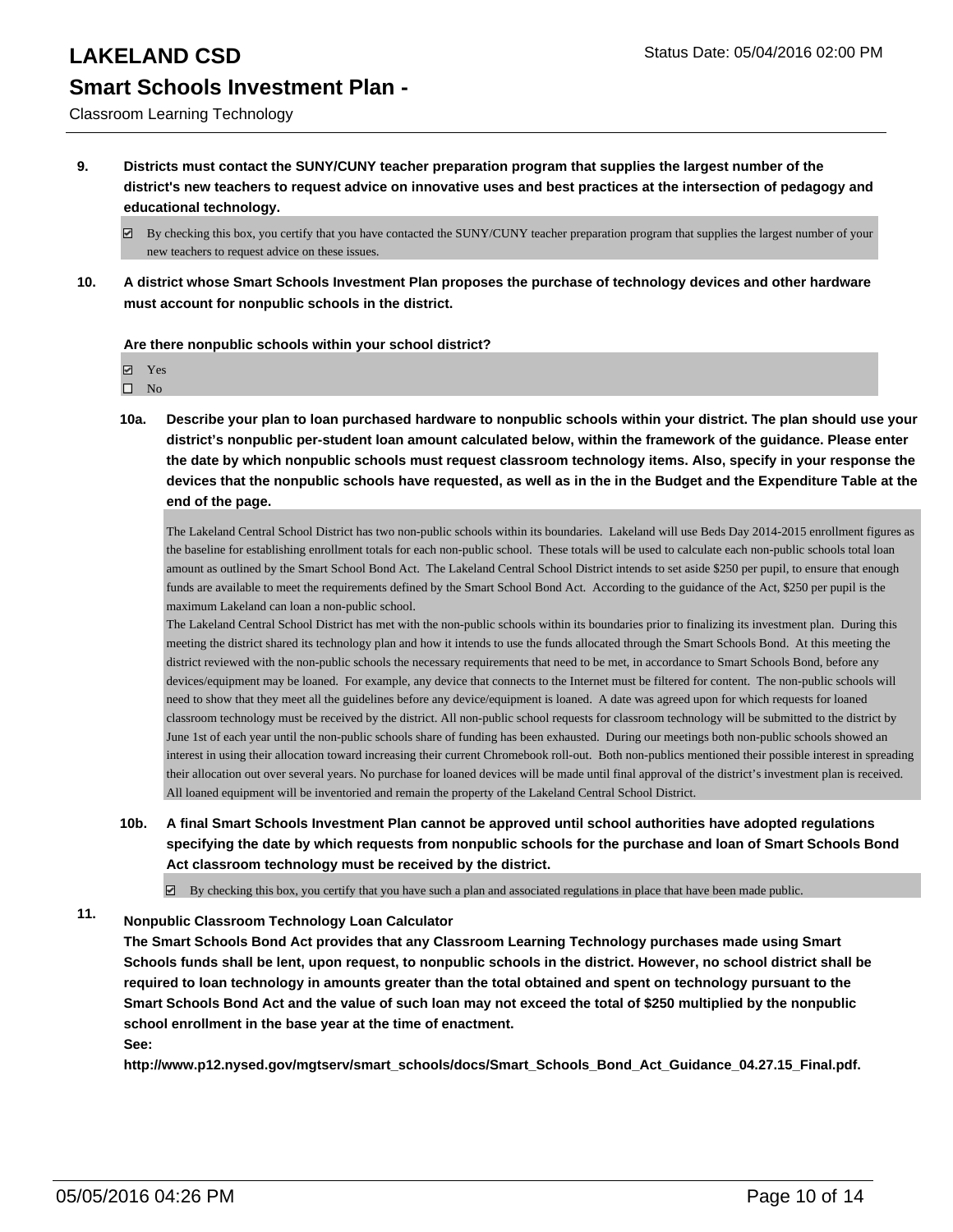Classroom Learning Technology

|                                     | 1. Classroom<br>Technology<br>Sub-allocation | 2. Public<br>Enrollment<br>$(2014 - 15)$ | 3. Nonpublic<br><b>Enrollment</b><br>$(2014 - 15)$ | 4. Sum of<br>Public and<br>Nonpublic<br>Enrollment | 15. Total Per<br>Pupil Sub-<br>lallocation | 6. Total<br>Nonpublic Loan<br>l Amount |
|-------------------------------------|----------------------------------------------|------------------------------------------|----------------------------------------------------|----------------------------------------------------|--------------------------------------------|----------------------------------------|
| Calculated Nonpublic Loan<br>Amount | 3,648,139                                    | 5,835                                    | 482                                                | 6.317                                              | 250                                        | 120,500                                |

**12. To ensure the sustainability of technology purchases made with Smart Schools funds, districts must demonstrate a long-term plan to maintain and replace technology purchases supported by Smart Schools Bond Act funds. This sustainability plan shall demonstrate a district's capacity to support recurring costs of use that are ineligible for Smart Schools Bond Act funding such as device maintenance, technical support, Internet and wireless fees, maintenance of hotspots, staff professional development, building maintenance and the replacement of incidental items. Further, such a sustainability plan shall include a long-term plan for the replacement of purchased devices and equipment at the end of their useful life with other funding sources.**

By checking this box, you certify that the district has a sustainability plan as described above.

**13. Districts must ensure that devices purchased with Smart Schools Bond funds will be distributed, prepared for use, maintained and supported appropriately. Districts must maintain detailed device inventories in accordance with generally accepted accounting principles.**

By checking this box, you certify that the district has a distribution and inventory management plan and system in place.

**14. If you are submitting an allocation for Classroom Learning Technology complete this table. Note that the calculated Total at the bottom of the table must equal the Total allocation for this category that you entered in the SSIP Overview overall budget.**

|                         | Sub-Allocation |
|-------------------------|----------------|
| Interactive Whiteboards | (No Response)  |
| Computer Servers        | (No Response)  |
| Desktop Computers       | 272,840        |
| <b>Laptop Computers</b> | 2,265,264      |
| <b>Tablet Computers</b> | 500,220        |
| <b>Other Costs</b>      | 609,815        |
| Totals:                 | 3,648,139.00   |

| Select the allowable expenditure | Iltem to be Purchased | Quantity      | Cost per Item | <b>Total Cost</b> |
|----------------------------------|-----------------------|---------------|---------------|-------------------|
| type.                            |                       |               |               |                   |
| Repeat to add another item under |                       |               |               |                   |
| each type.                       |                       |               |               |                   |
| (No Response)                    | (No Response)         | (No Response) | (No Response) | (No Response)     |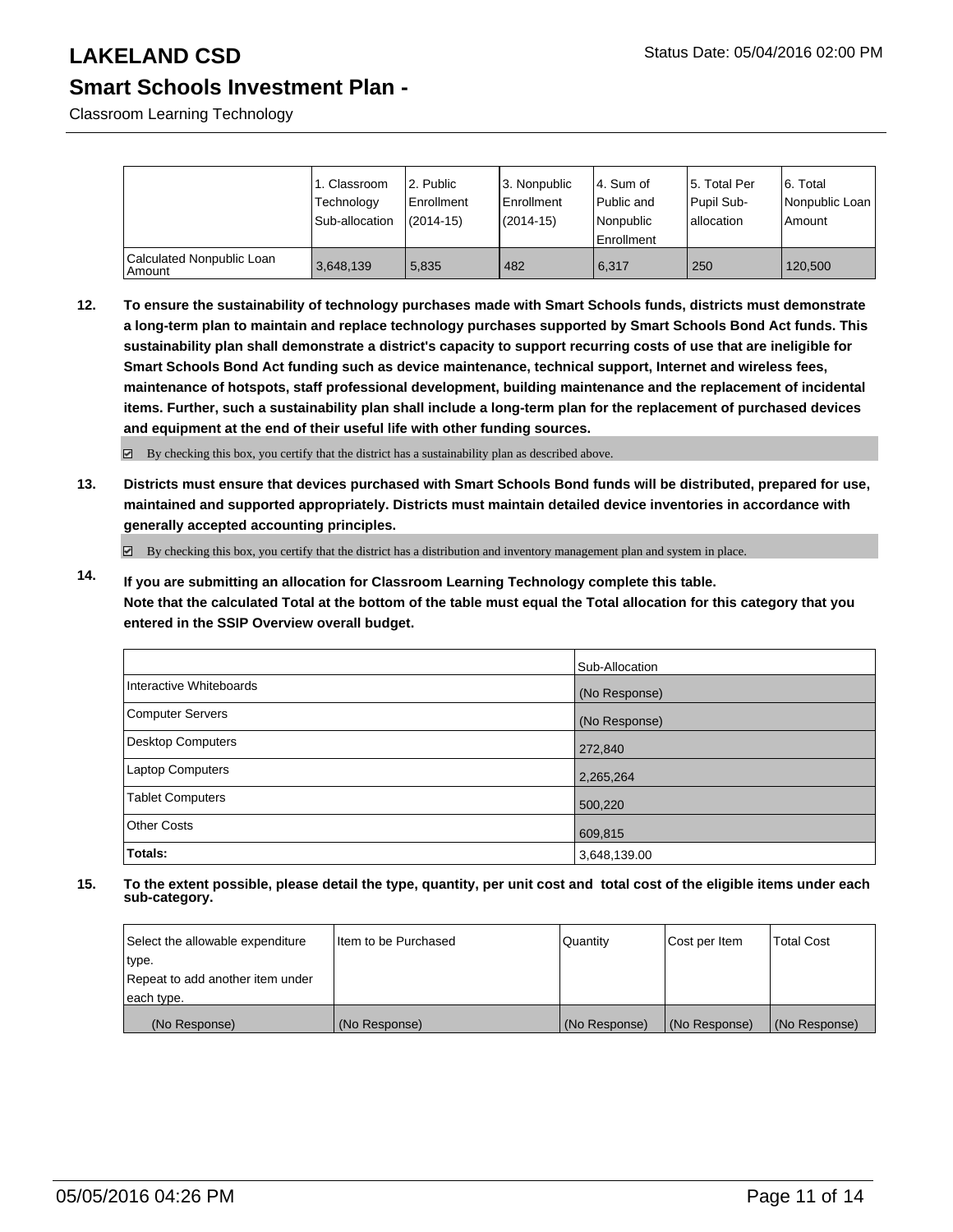### Pre-Kindergarten Classrooms

**1. Provide information regarding how and where the district is currently serving pre-kindergarten students and justify the need for additional space with enrollment projections over 3 years.**

(No Response)

- **2. Describe the district's plan to construct, enhance or modernize education facilities to accommodate prekindergarten programs. Such plans must include:**
	- **Specific descriptions of what the district intends to do to each space;**
	- **An affirmation that pre-kindergarten classrooms will contain a minimum of 900 square feet per classroom;**
	- **The number of classrooms involved;**
	- **The approximate construction costs per classroom; and**
	- **Confirmation that the space is district-owned or has a long-term lease that exceeds the probable useful life of the improvements.**

(No Response)

**3. Smart Schools Bond Act funds may only be used for capital construction costs. Describe the type and amount of additional funds that will be required to support ineligible ongoing costs (e.g. instruction, supplies) associated with any additional pre-kindergarten classrooms that the district plans to add.**

(No Response)

**4. All plans and specifications for the erection, repair, enlargement or remodeling of school buildings in any public school district in the State must be reviewed and approved by the Commissioner. Districts that plan capital projects using their Smart Schools Bond Act funds will undergo a Preliminary Review Process by the Office of Facilities Planning.**

| Project Number |  |
|----------------|--|
| (No Response)  |  |

**5. If you have made an allocation for Pre-Kindergarten Classrooms, complete this table. Note that the calculated Total at the bottom of the table must equal the Total allocation for this category that you**

**entered in the SSIP Overview overall budget.**

|                                          | Sub-Allocation |
|------------------------------------------|----------------|
| Construct Pre-K Classrooms               | (No Response)  |
| Enhance/Modernize Educational Facilities | (No Response)  |
| Other Costs                              | (No Response)  |
| Totals:                                  |                |

| Select the allowable expenditure | Item to be purchased | Quantity      | Cost per Item | <b>Total Cost</b> |
|----------------------------------|----------------------|---------------|---------------|-------------------|
| type.                            |                      |               |               |                   |
| Repeat to add another item under |                      |               |               |                   |
| each type.                       |                      |               |               |                   |
| (No Response)                    | (No Response)        | (No Response) | (No Response) | (No Response)     |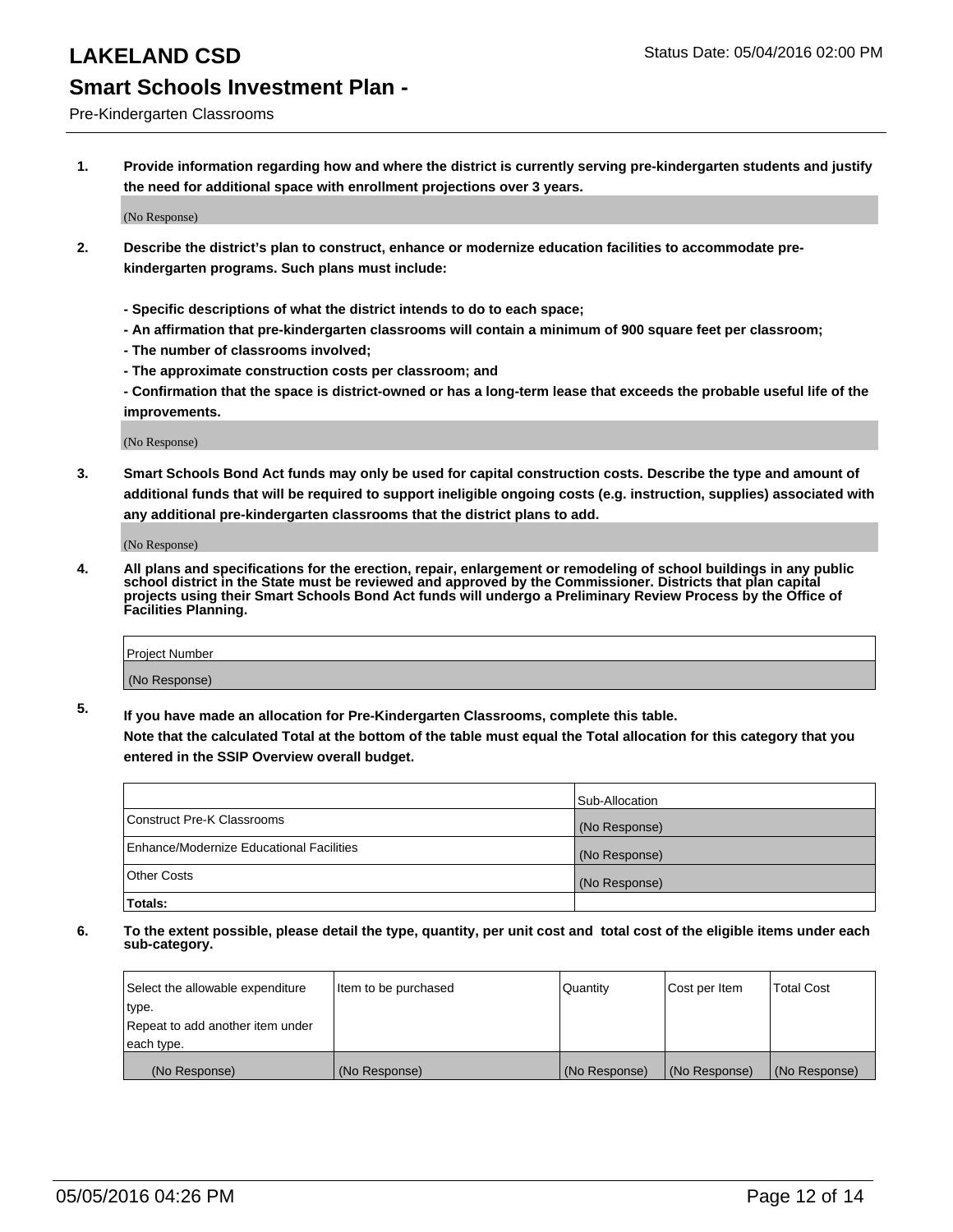Replace Transportable Classrooms

**1. Describe the district's plan to construct, enhance or modernize education facilities to provide high-quality instructional space by replacing transportable classrooms.**

(No Response)

**2. All plans and specifications for the erection, repair, enlargement or remodeling of school buildings in any public school district in the State must be reviewed and approved by the Commissioner. Districts that plan capital projects using their Smart Schools Bond Act funds will undergo a Preliminary Review Process by the Office of Facilities Planning.**

| Project Number |  |
|----------------|--|
| (No Response)  |  |

**3. For large projects that seek to blend Smart Schools Bond Act dollars with other funds, please note that Smart Schools Bond Act funds can be allocated on a pro rata basis depending on the number of new classrooms built that directly replace transportable classroom units.**

**If a district seeks to blend Smart Schools Bond Act dollars with other funds describe below what other funds are being used and what portion of the money will be Smart Schools Bond Act funds.**

(No Response)

**4. If you have made an allocation for Replace Transportable Classrooms, complete this table. Note that the calculated Total at the bottom of the table must equal the Total allocation for this category that you entered in the SSIP Overview overall budget.**

|                                                | Sub-Allocation |
|------------------------------------------------|----------------|
| Construct New Instructional Space              | (No Response)  |
| Enhance/Modernize Existing Instructional Space | (No Response)  |
| <b>Other Costs</b>                             | (No Response)  |
| Totals:                                        |                |

| Select the allowable expenditure | Item to be purchased | Quantity      | Cost per Item | <b>Total Cost</b> |
|----------------------------------|----------------------|---------------|---------------|-------------------|
| type.                            |                      |               |               |                   |
| Repeat to add another item under |                      |               |               |                   |
| each type.                       |                      |               |               |                   |
| (No Response)                    | (No Response)        | (No Response) | (No Response) | (No Response)     |